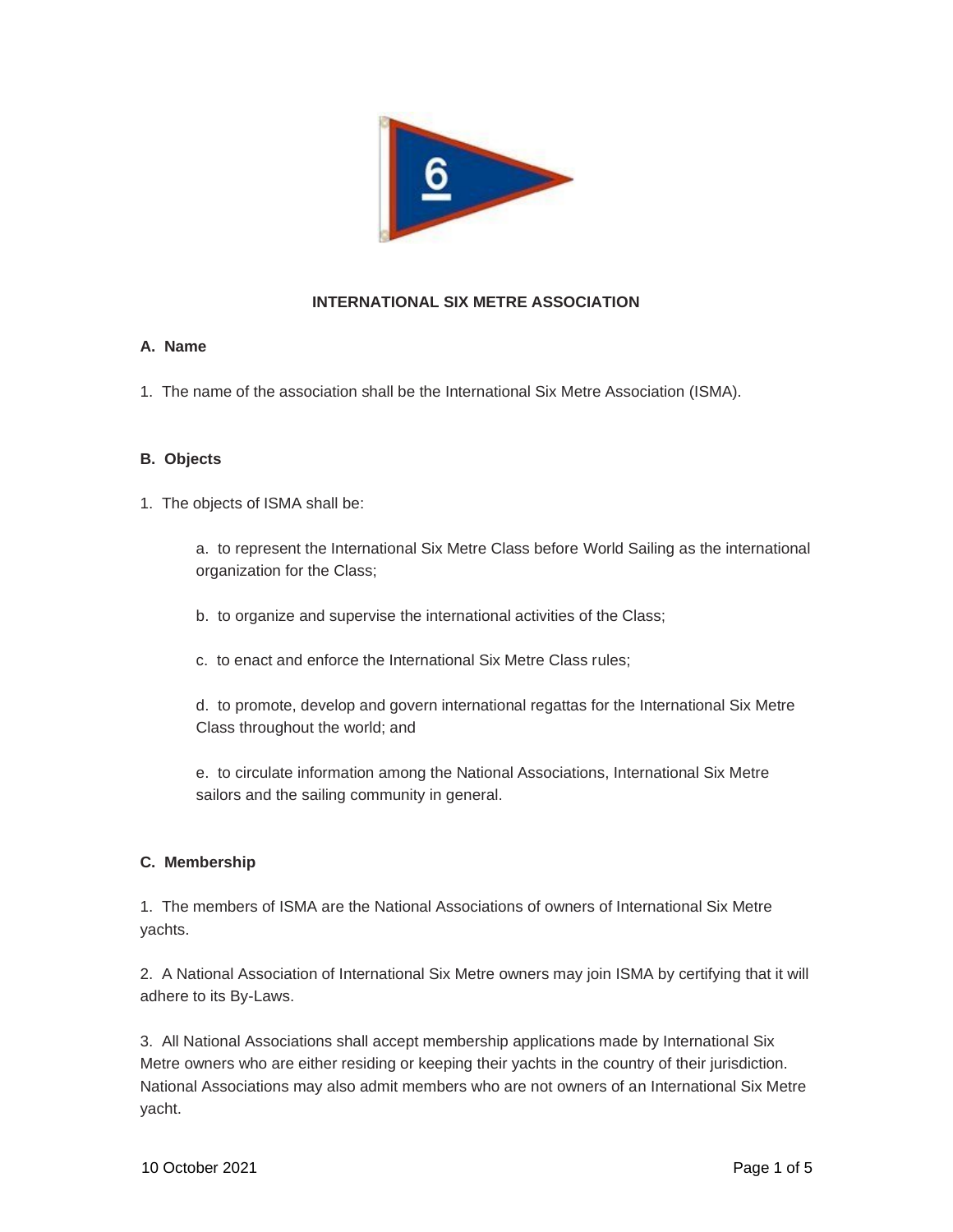4. Owners of International Six Metre yachts are affiliated with ISMA as individual members through their respective National Association. However, those owners residing or keeping their yachts in countries where no National Association in good standing exists may join ISMA directly or through another National Association.

## **D. Membership Dues**

1. National Associations shall pay annually to ISMA membership dues according to the number of owners of International Six Metre yachts they represent.

2. Membership dues must be paid before May 1st of each year. National Associations will submit to ISMA a list giving details of the yachts and owners that they represent.

3. If a National Association fails to pay such dues, it will no longer be a member of ISMA of good standing.

4. Each National Association will cast votes at General Assemblies or when a mail vote is organized equal to the number of yachts for which it has paid membership dues during the preceding year.

### **E. General Meetings**

1. The General Meeting is the governing body of ISMA. As a general rule, General Meetings are held at the same time and place as the World Championship and, in years where no World Championship is taking place, at the same time and place as some other major International Six Metre event. General Meetings are called by the President with one month's notice.

2. All National Associations in good standing are entitled to attend General Meetings and to cast one vote for each International Six Metre yacht for which the owner has paid dues in the preceding year. Individual members may attend General Meetings, but they are not entitled to vote.

3. Each National Association shall designate in writing one person who will act as its representative at General Meetings.

- 4. The purpose of the General Meeting shall be to:
	- a. adopt the Rating Rules and Measurement Instructions, subject to approval by World Sailing where applicable;
	- b. establish the membership dues;
	- c. approve the accounts;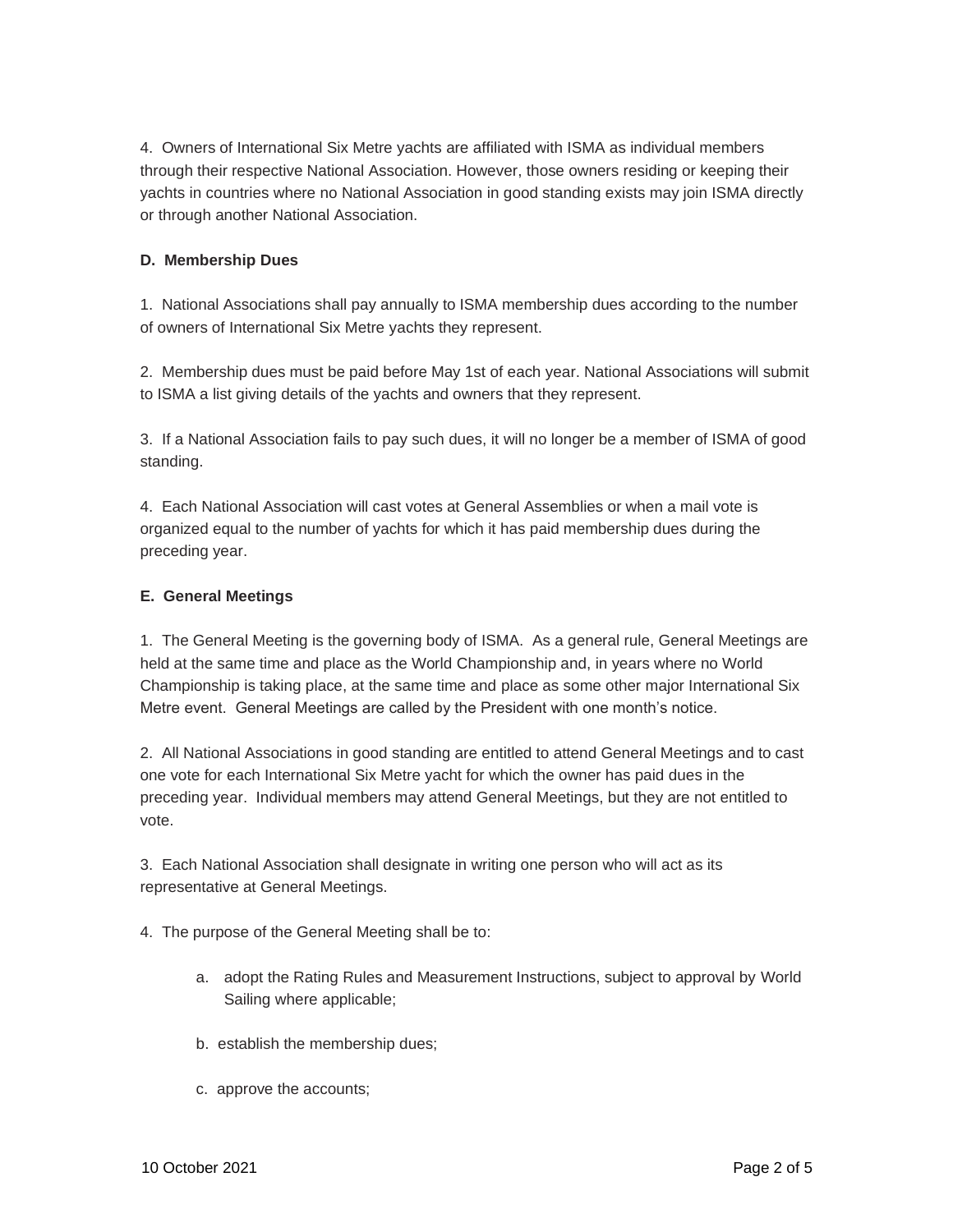d. elect the President and the other officers of ISMA and the members of the Executive Committee;

- e. attend to all matters submitted to it by the President; and
- f. amend these By-Laws.

5. One half of the National Associations in good standing shall constitute a quorum. A simple majority vote shall decide all matters.

6. A decision regarding an issue which should normally be submitted to the General Meeting may also be made by a mail vote. A mail vote is valid when a majority of the National Associations in good standing concur.

## **F. Officers**

1. The President is the official representative of ISMA and the Chairman of the Executive Committee.

2. Five Vice-Presidents shall assist the President and assume his duties in his absence, appointed by the agreement of the Vice-Presidents. One Vice-President shall be nominated as Vice-President (Technical). The officers of ISMA may additionally nominate Vice-Presidents to undertake specific responsibilities, for example: Classics, Marketing, Open Division, and Racing.

3. The Secretary keeps the minutes and books of ISMA. The Board upon a proposal by its President has the option of hiring a permanent "Executive Secretary" who would assume the secretarial duties and also act as Secretary for technical issues under the direction of the Vice-President (Technical). The Executive Secretary will also manage the administration of the Association's finances under the supervision of the elected Treasurer.

4. The Treasurer keeps the financial records of ISMA and shall prepare bi-annual reports on the financial status of ISMA for presentation at the General Meeting and at the year end.

5. All offices are held for two years. In case of vacancies, the President shall appoint a substitute to hold office until the next General Meeting.

6. Each officer shall be elected at the start of the term in which they serve, except that the President shall be elected at the General Meeting in the year before his term is due to begin and serve as President-elect until the following General Meeting.

# **G. Executive Committee**

1. The Executive Committee shall include the President, the Vice-President(s), the Secretary, and the Treasurer. To ensure the inclusion of the fleets which are not represented by an officer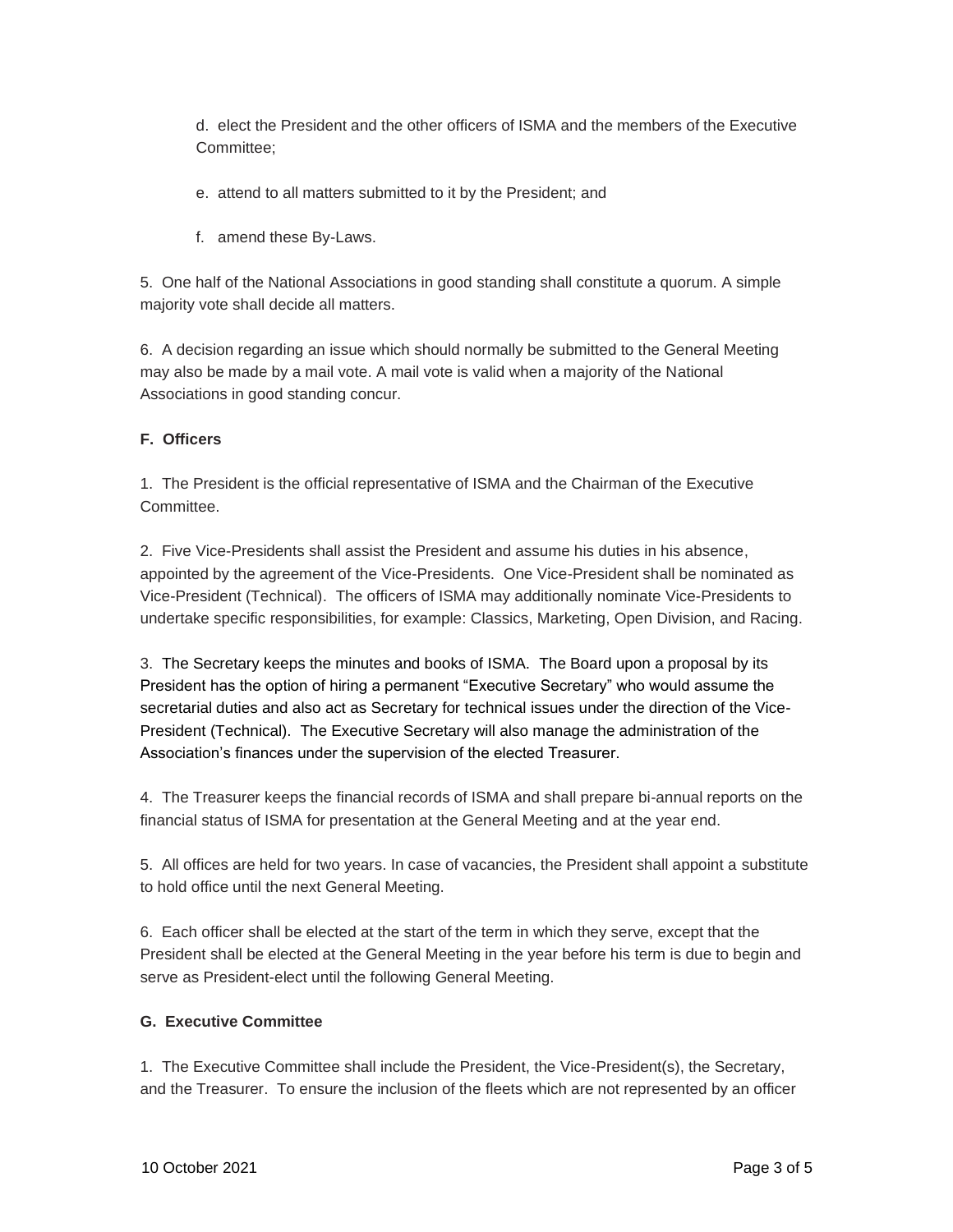of the Association as defined in Section F above, those fleets shall be invited to nominate one representative to serve on the Executive Committee.

- 2. The Executive Committee shall be responsible for:
	- a. handling all current business;
	- b. collecting dues and hull royalties;
	- c. publishing a class magazine; and

d. maintaining contacts with World Sailing, National Associations and yacht clubs organizing major racing events for the Class.

#### **H. Technical Committee**

1. The Technical Committee of ISMA shall be chaired by the Vice-President (Technical). The President, the Executive Secretary and the Vice Presidents (Open Division and Classics) shall be members ex officio. The Technical Committee shall have the power to co-opt technical experts at its discretion. In the absence of the Vice-President (Technical), the President or one of the other Vice-Presidents shall take the chair.

2. Proposals to amend the Rating Rule or Measurement Instructions shall be considered by the Technical Committee which shall prepare a report and recommend approval, amendment or rejection of the proposal by a General Meeting.

3. The Technical Committee is charged with the administration of requests for certification from those countries where the National Authority is unable or unwilling to undertake the task, and organising the analysis and approval of ISMA building forms as required by Class Rule 26.

4. The Technical Committee will be responsible for the appointment of a class measurer, who should normally be an International Measurer accredited to the International Six Metre Class. Such class measurer shall, ex officio, be a member of the Technical Committee.

#### **I. Election of Officers**

1. The Executive Committee shall, not less than three months in advance of the AGM, propose candidates for election for the upcoming term. The names of the proposed candidates shall be announced on the ISMA website.

2. National Six Metre Authorities can propose opposing slates of officials to be elected, by submitting their list of candidates to the Secretary not later than two months prior to the Annual General Meeting. Opposing slates shall be announced on the ISMA website.